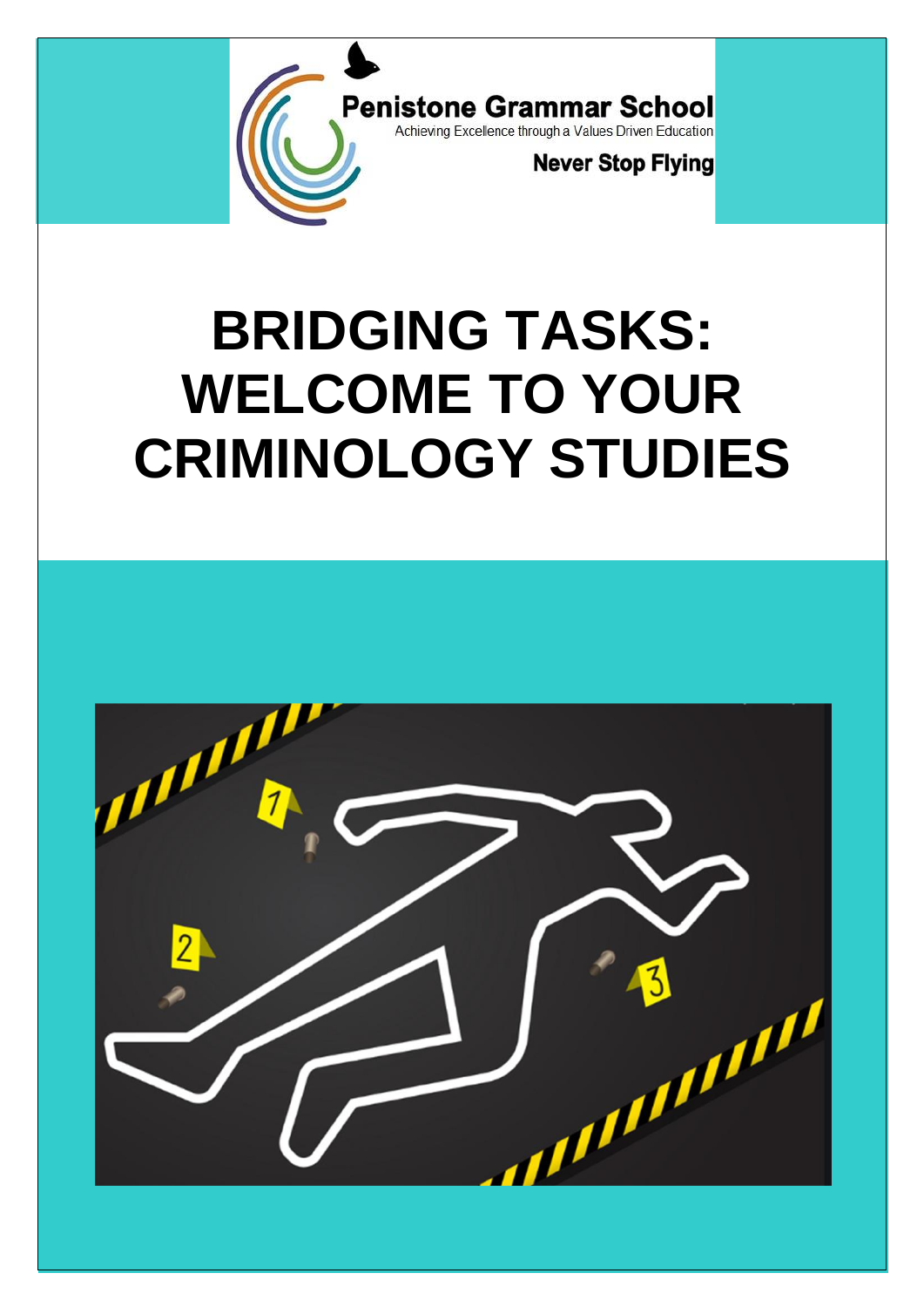# **Contents page:**

| Task 5 Famous people and their criminal activity  Page 6 |  |
|----------------------------------------------------------|--|
|                                                          |  |
|                                                          |  |
|                                                          |  |
|                                                          |  |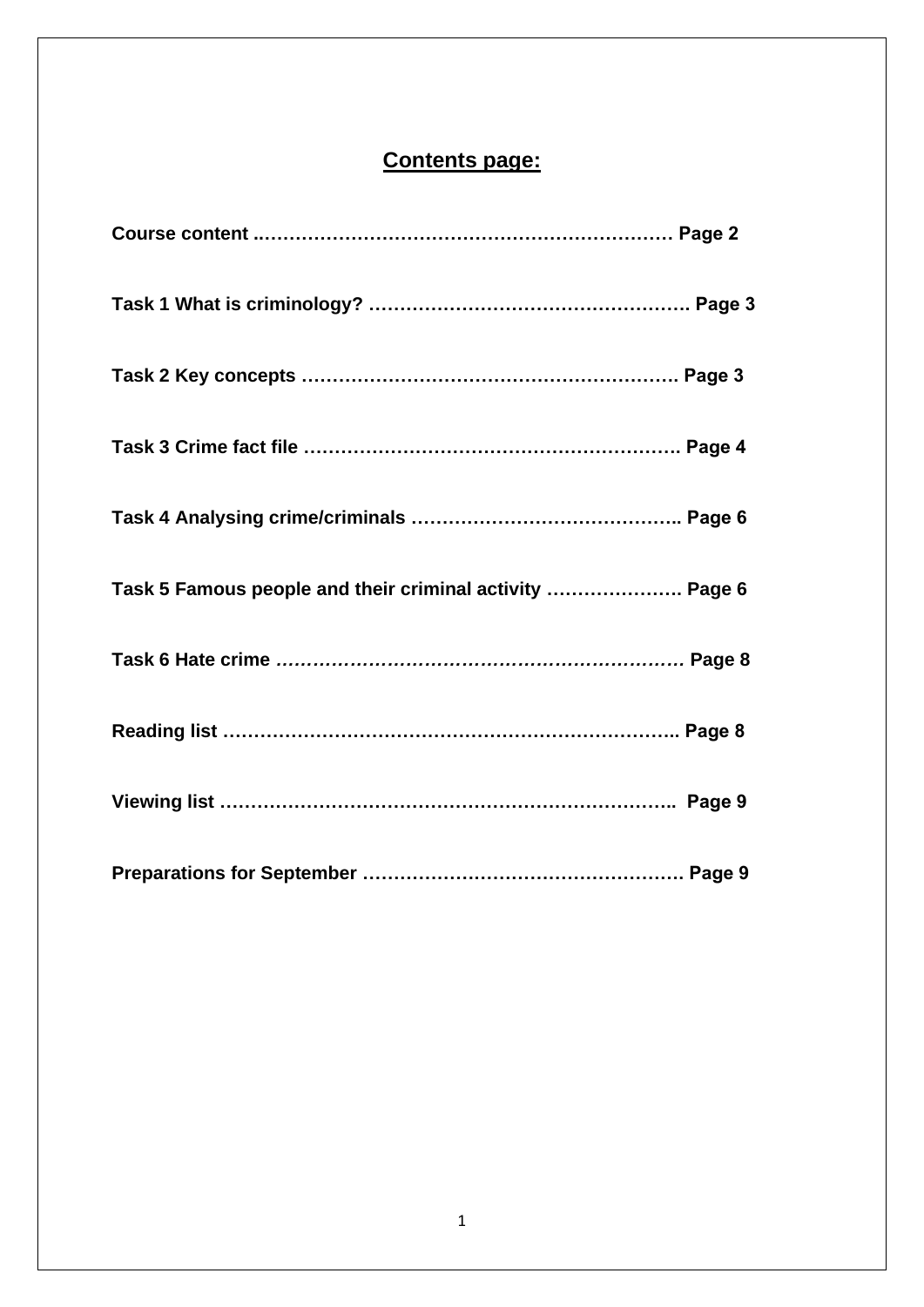#### **Welcome to the start of your Criminology studies at Penistone Sixth Form.**

#### **Meet the teachers:**

*Mrs J Farrell – Curriculum Leader of Social Science* 

*Miss L Argent – Second in department of Social Science* 

*Mrs N Watts – Teacher of Criminology* 

Here is a quick reminder of the different units you will be studying in Year 12 and Year 13.

## **Year 12**

| Unit 1: Changing<br>Awareness of<br>Crime<br><b>Internally</b><br>assessed<br>assignment | This part of the course will allow you to understand a wide range of<br>different crimes that are committed and the reasons why people may<br>not always report such crimes.                                                                                                                    |
|------------------------------------------------------------------------------------------|-------------------------------------------------------------------------------------------------------------------------------------------------------------------------------------------------------------------------------------------------------------------------------------------------|
| Unit $2$ :<br>Criminological<br><b>Theories</b><br><b>External exam</b>                  | You will begin by looking at how we define crime by exploring the<br>relationship between criminal behaviour and deviance. In addition,<br>you will explore psychological and sociological explanations for<br>criminal behaviour and what leads people to commit different types<br>of crimes. |

# **Year 13**

| Unit 3: Crime<br>Scene to<br>Courtroom<br><b>Internally</b><br>assessed<br>assignment | You will look at the different methods of investigating crime,<br>including crime scene investigation and forensic science in order to<br>justify their effectiveness in criminal investigations. You will then<br>analyse how the evidence gathered is used within the criminal trial<br>process in order to reach a guilty or not guilty verdict. |
|---------------------------------------------------------------------------------------|-----------------------------------------------------------------------------------------------------------------------------------------------------------------------------------------------------------------------------------------------------------------------------------------------------------------------------------------------------|
| Unit 4: Crime and<br>Punishment<br><b>External exam</b>                               | In this unit you will study types of punishment for criminal behaviour,<br>why we use these various methods and how effective they are. You<br>will also look at the different agencies who work to stop people<br>getting involved in criminal activity or prevent those with previous<br>convictions from re-offending.                           |

If you are not clear on what a task requires of you or you just have a question about the course, please email us. Also, if you have read any relevant books or articles or if you have seen any documentaries that you could recommend, please share the details with us.

Mrs J. Farrell: [jFarrell@penistone-gs.uk](mailto:jFarrell@penistone-gs.uk)

Miss L. Argent [largent@penistone-gs.uk](mailto:largent@penistone-gs.uk)

Miss N. Watts [nwatts@penistone-gs.uk](mailto:nwatts@penistone-gs.uk)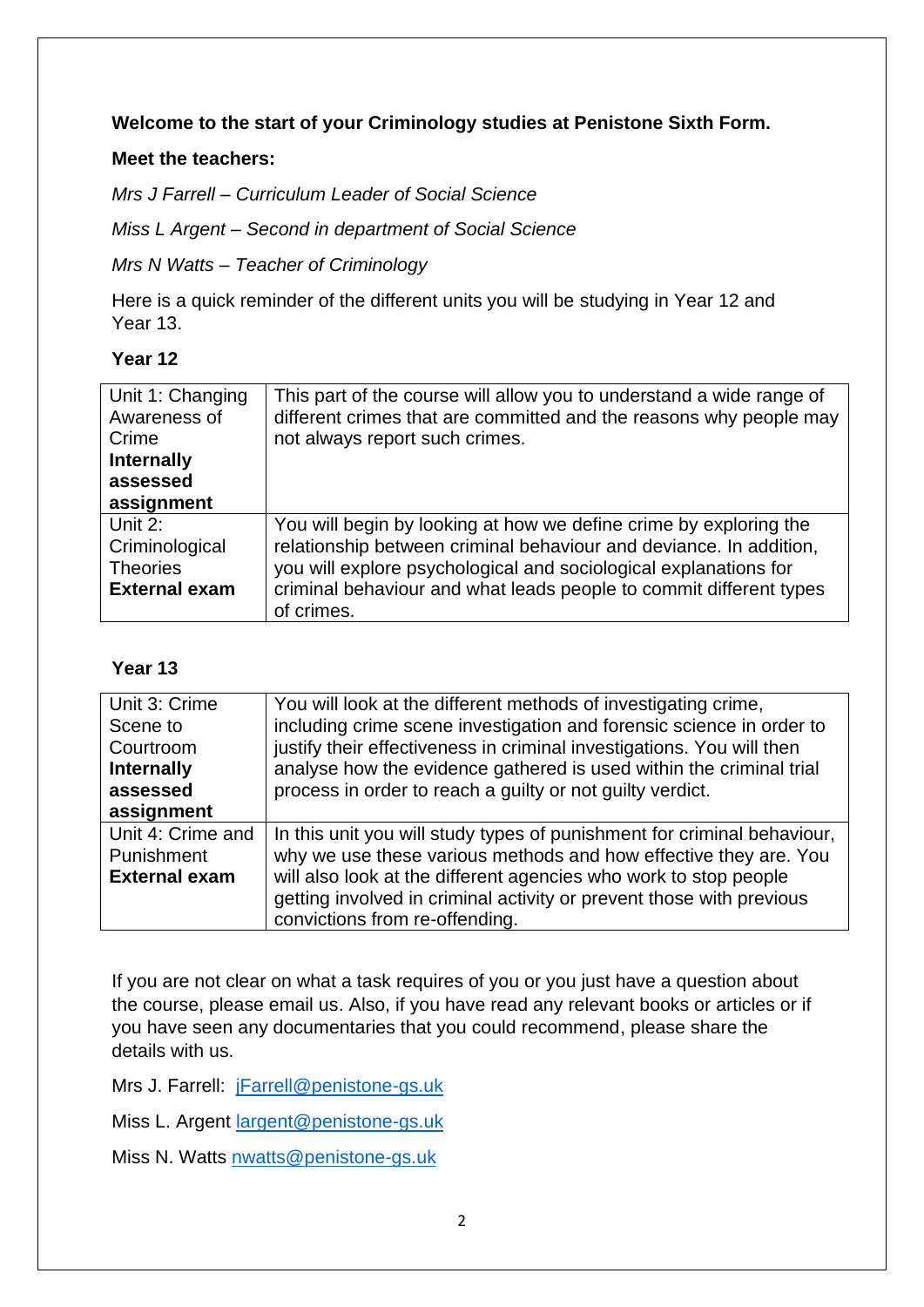# **Becoming an Outstanding Criminologist- Preparation Work**

To help you develop the skills that you need for this higher level of study and to prepare you for the demands of this course we have designed the following tasks for you. Some of the activities you are required to complete so that you begin to build the foundations necessary to succeed in this course. These activities will have a red **R** by them to alert you to the fact that they are **required**. Other activities are there to develop your awareness of this discipline further still and hopefully, will ignite your fascination with the many aspects involved in studying Criminology. These activities will be prefixed with the letters **Ex.** as they are not compulsory and are **extra** to what you **must** do.

# **R Task 1: What is Criminology:**

Watch the following clip and jot down 5 things that tell you what Criminology is.

## <https://www.youtube.com/watch?v=tdaqqlFQdTE>



# **R Task 2: Key concepts**

Understanding and using key concepts accurately is essential to writing as a Criminologist. Below is a list of some of the terms you will be using in your studies. You will add lots more throughout our two years together.

#### **Instructions:**

• Define each key concept, clearly. Where appropriate, please provide an example.

| <b>Key Concept</b>     | <b>Definition</b> |
|------------------------|-------------------|
| <b>Barrister</b>       |                   |
| Covert surveillance    |                   |
| Crime                  |                   |
| <b>Criminal courts</b> |                   |
| Crown prosecution      |                   |
| service                |                   |
| Cultural norms         |                   |
| Cybercrimes            |                   |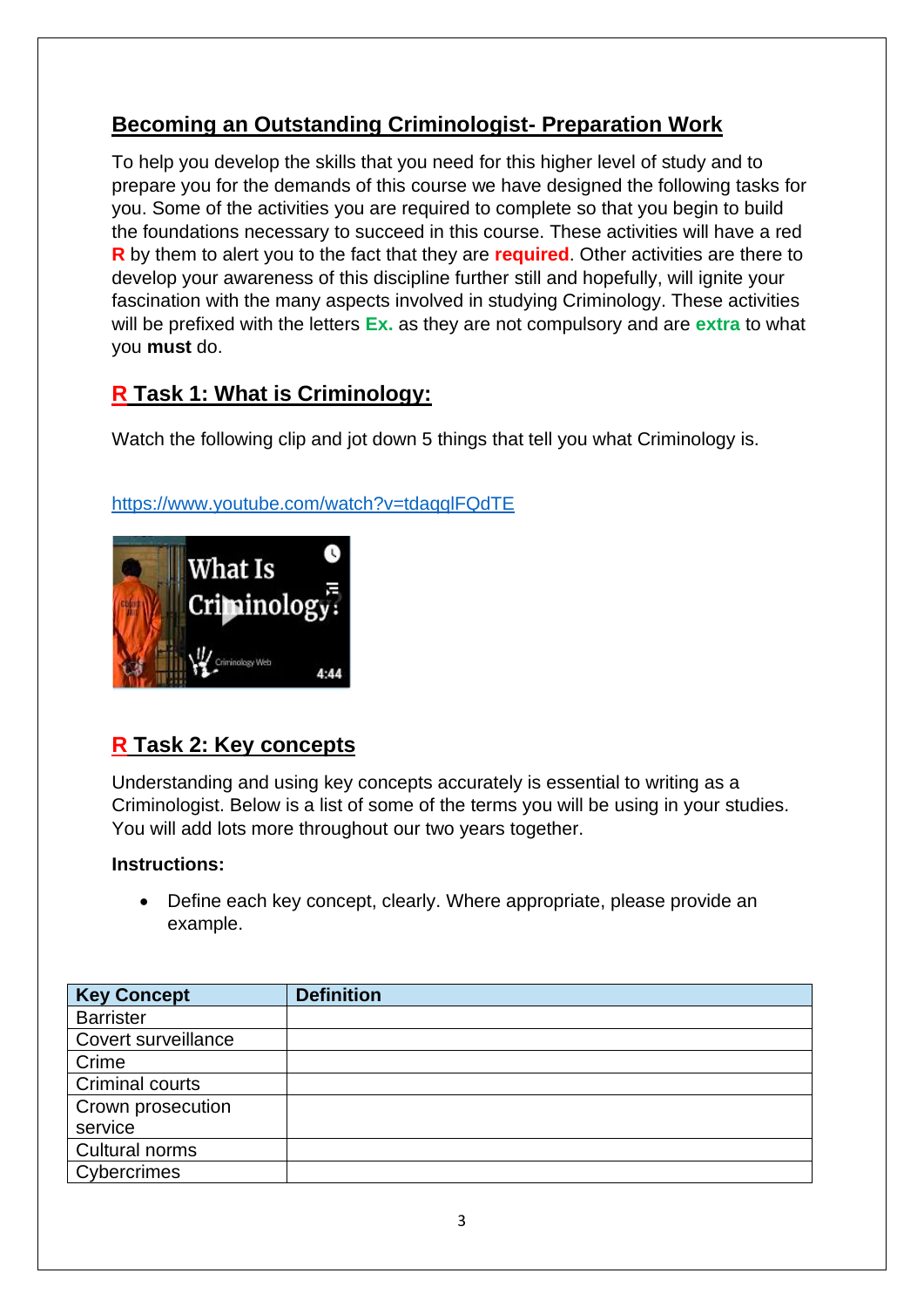| <b>Deterrent</b>      |  |
|-----------------------|--|
|                       |  |
| Deviance              |  |
| Domestic violence     |  |
| Entrapment            |  |
| Hate crimes           |  |
| Honey trap            |  |
| Honour crimes         |  |
| Judiciary             |  |
| Jury                  |  |
| Legal Aid             |  |
| Manslaughter          |  |
| Moral panic           |  |
| Murder                |  |
| Punishment            |  |
| Probation             |  |
| Recidivism            |  |
| Remand                |  |
| Reparation            |  |
| Rehabilitation        |  |
| Restorative justice   |  |
| Retribution           |  |
| The ripple effect (of |  |
| crimes)               |  |
| <b>Sanctions</b>      |  |
| Sentencing            |  |
| Solicitor             |  |
| Victimless crime      |  |
| White-collar crime    |  |

# **R Task 3: Crime Fact-Files**

This second activity is designed to develop your knowledge of crime and criminal processes, as well as your ability to research, summarise, analyse and evaluate, all of which are crucial skills for a Criminologist.

#### **Instructions:**

For each crime/criminal below, carry out research and create a fact file that includes the following information:

● References of where your information is from (E.G. the name of the website,

book, newspaper etc.)

- The perpetrator(s)
- Victim(s)
- The crime committed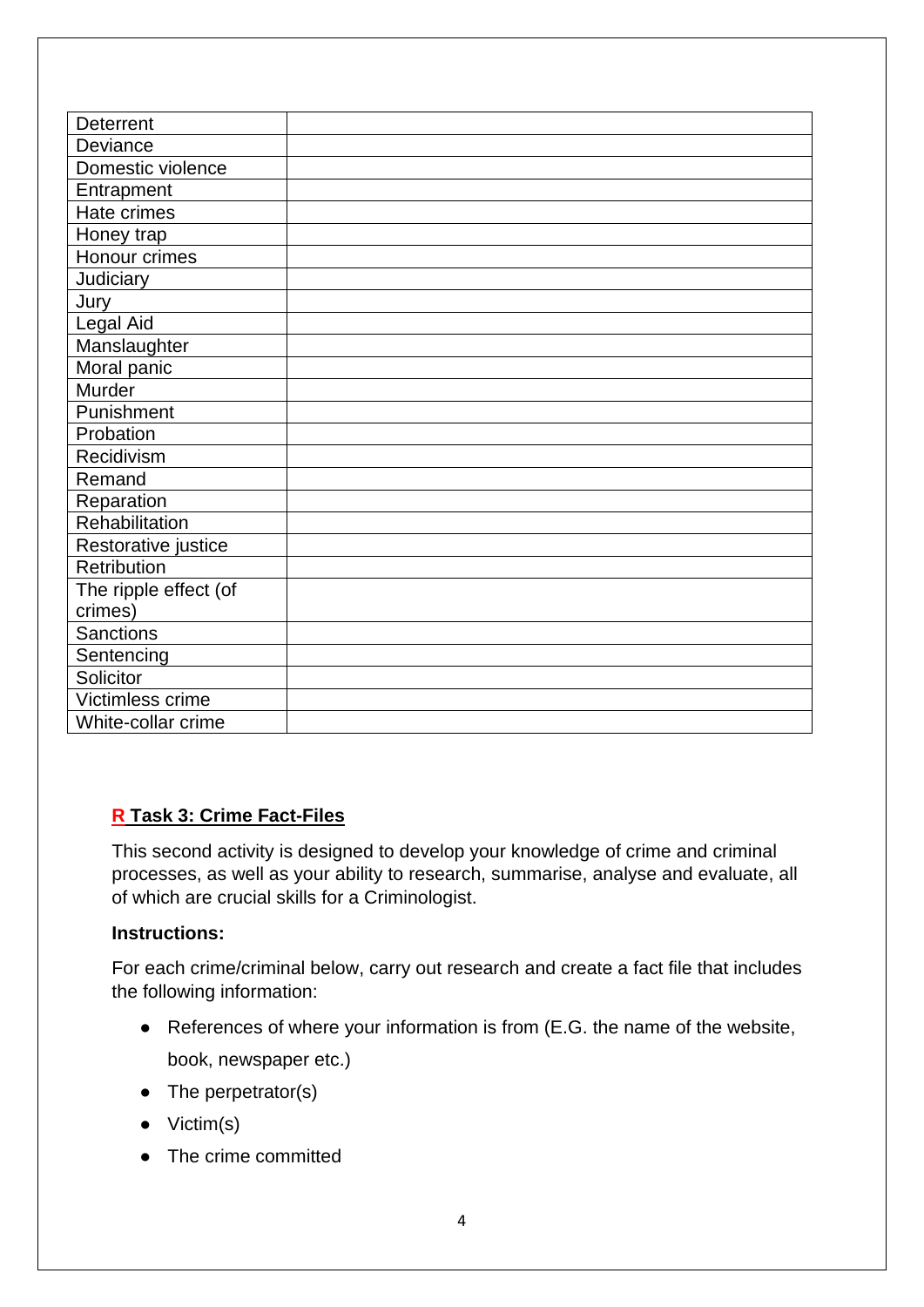- Details of their trial
- Details of their sentence- do you think it was fair? Why? Why not?
- Information about their background that might help explain their criminal behaviour. For example, role models, illness, education, childhood, poverty etc.
- Think about how you will set this out and record your findings. You may choose to use a table such as the one below. You may decide to write in paragraphs and use headings and subheadings to organise your work.

## Exemplar layout:

| Perpetrator               |  |
|---------------------------|--|
| <b>Victims</b>            |  |
| Crime                     |  |
| Trial                     |  |
| Sentence- do you agree?   |  |
| Why? Why not?             |  |
| Background- why do you    |  |
| think they committed this |  |
| crime?                    |  |
| References                |  |



**Fact file 1:** Harold Shipman (serial killer, also known as Doctor Death) For this first study, I have given you some references to help get you started.

<https://www.biography.com/crime-figure/harold-shipman>

[https://www.independent.co.uk/news/uk/crime/shipmans-youngest-victim-](https://www.independent.co.uk/news/uk/crime/shipmans-youngest-victim-identified-as-four-year-old-girl-murdered-in-hospital-488490.html)

[identified-as-four-year-old-girl-murdered-in-hospital-488490.html](https://www.independent.co.uk/news/uk/crime/shipmans-youngest-victim-identified-as-four-year-old-girl-murdered-in-hospital-488490.html)

<https://www.youtube.com/watch?v=3-KVuVjmjmU>

<https://www.theguardian.com/shipman/subsectionmenu/0,,191253,00.html>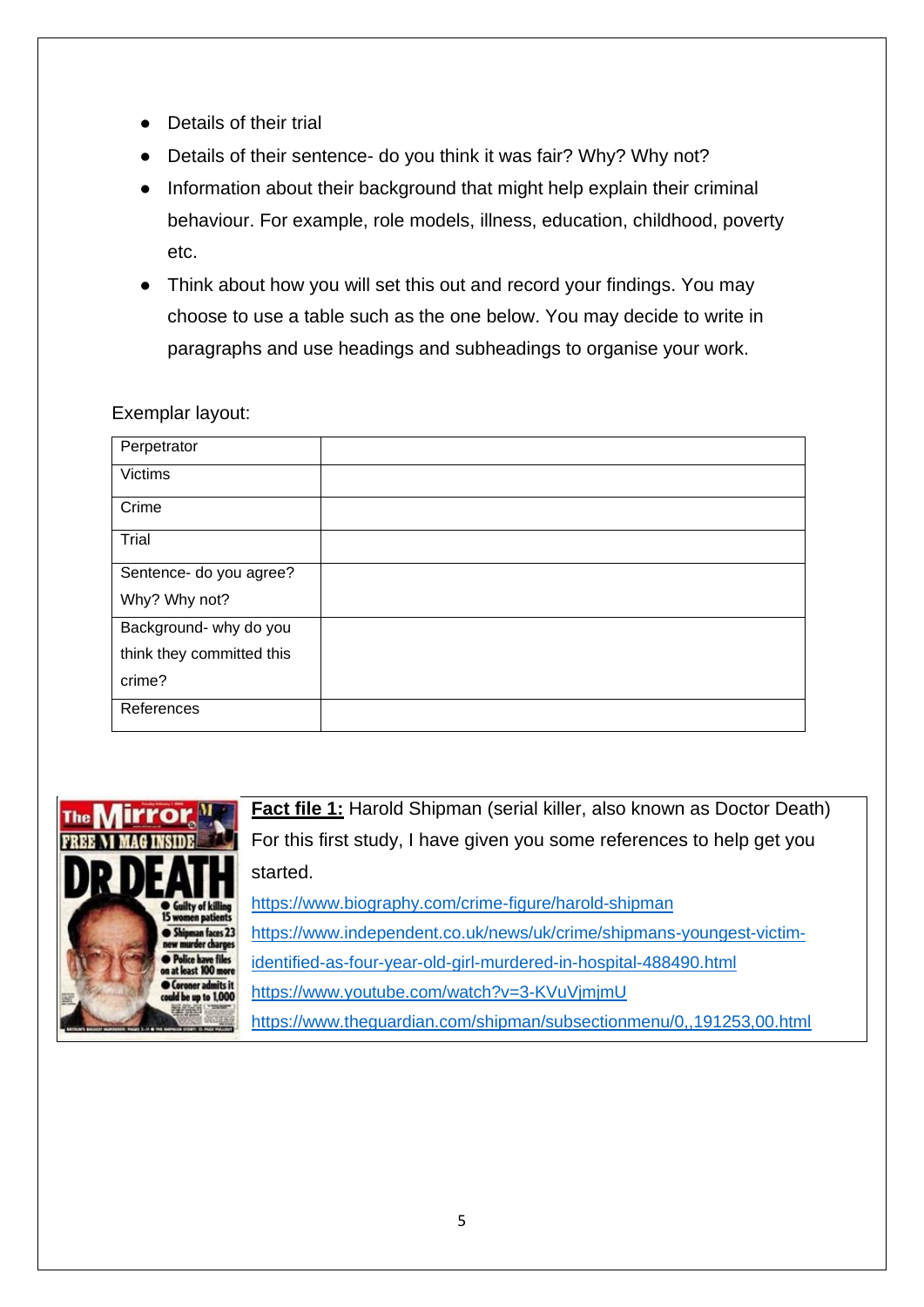

**Fact file 2:** Rick Ross (Freeway, drug trafficker) I have given you less for this one and the final two you must research independently:

<https://www.blackpast.org/african-american-history/freeway-rick-ross-1960/> [https://www.independent.co.uk/news/people/news/rapper-rick-ross-wins-10-million-](https://www.independent.co.uk/news/people/news/rapper-rick-ross-wins-10-million-court-battle-against-former-drug-kingpin-to-keep-his-name-9034861.html)

[court-battle-against-former-drug-kingpin-to-keep-his-name-9034861.html](https://www.independent.co.uk/news/people/news/rapper-rick-ross-wins-10-million-court-battle-against-former-drug-kingpin-to-keep-his-name-9034861.html)

<https://www.youtube.com/watch?v=-KWAdwumLH4>



**Fact file 3:** Ian Brady and Myra Hindley (the Moors Murders)

**Fact file 4:** The Graff Diamond Heist



# **R Task 4: Analysing the crimes/criminals**

For this next task, we would like you to reflect on the crimes and criminals that you have researched and write a mini essay in which you discuss:

- The strengths and limitations of how the cases were investigated
- The strengths and limitations of any evidence used to convict the perpetrators
- Any similarities or obvious differences in the perpetrators' backgrounds and motives for committing their crimes
- Any similarities or differences on sentencing and your views on this
- And finally, who do you think deserved the harshest punishment and why?

# **R Task 5: Famous people and criminal activity:**

Below are several people who have committed crimes in the UK and abroad. Your task is to match the crime to the celebrity

A. Trespassing and damage of property leading to loss of owner's income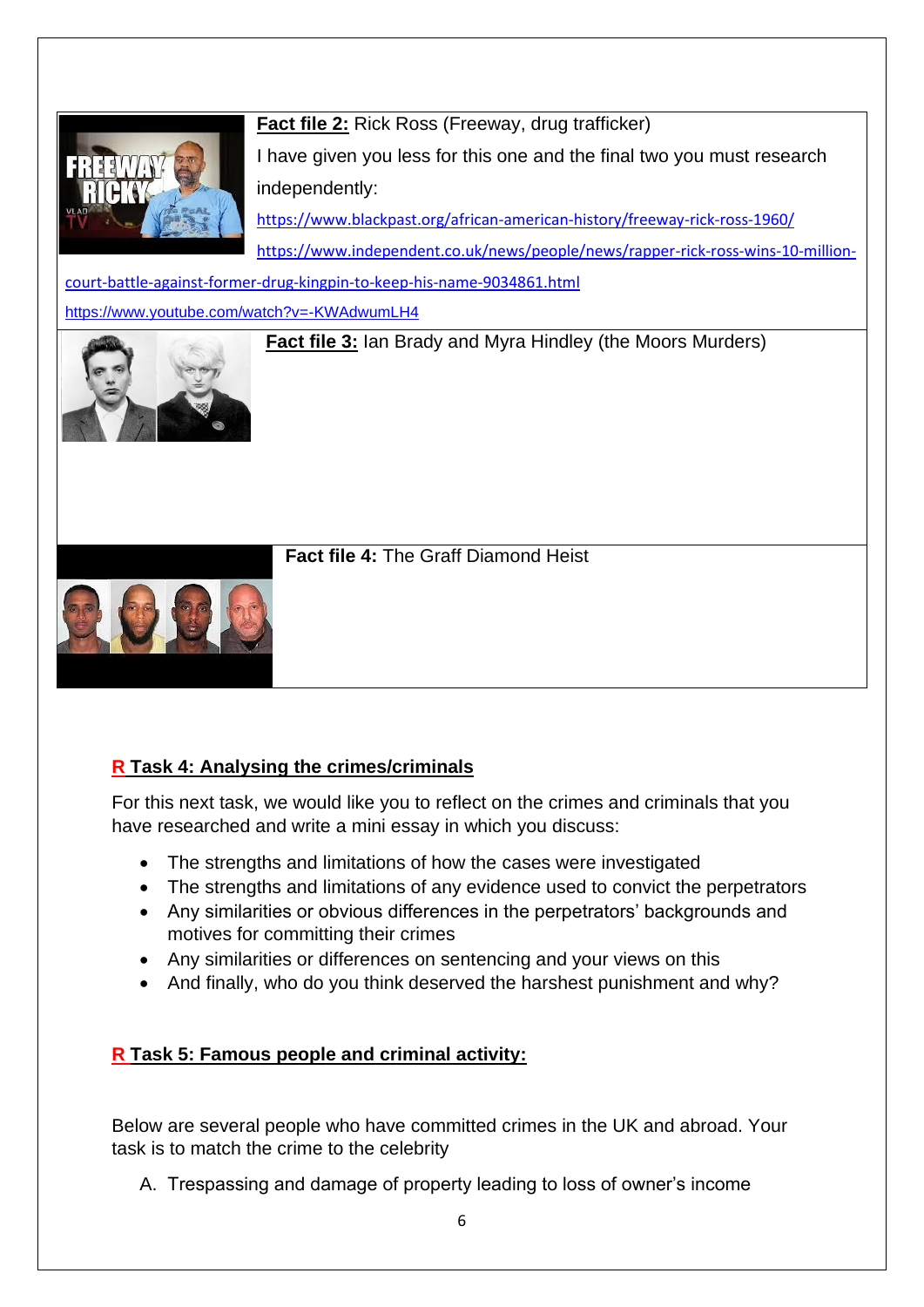- B. Arrested for possession and being under the influence of drugs, possession of an unloaded gun and trespassing
- C. Arrested for protesting outside the South African embassy against unfair treatment of Black people in South Africa
- D. Arrested for assault, driving under the influence of drugs, driving whilst license was suspended
- E. Avoiding paying £20 million in tax that would help to pay for the NHS, Welfare and Schools in this country
- F. Driving under the influence of alcohol and causing a collision injuring two other people



'n.

 $\overline{2}$ 

 $\overline{a}$ 







**Ex:** Once you have identified which celebrity committed the crimes, research their punishments.

Using the internet – find out their punishments:

- 1. Ant McPartlin
- 2. Gary Barlow
- 3. Lindsay Lohan
- 4. Jeremy Corbyn
- 5. Robert Downey Jnr
- 6. Theresa May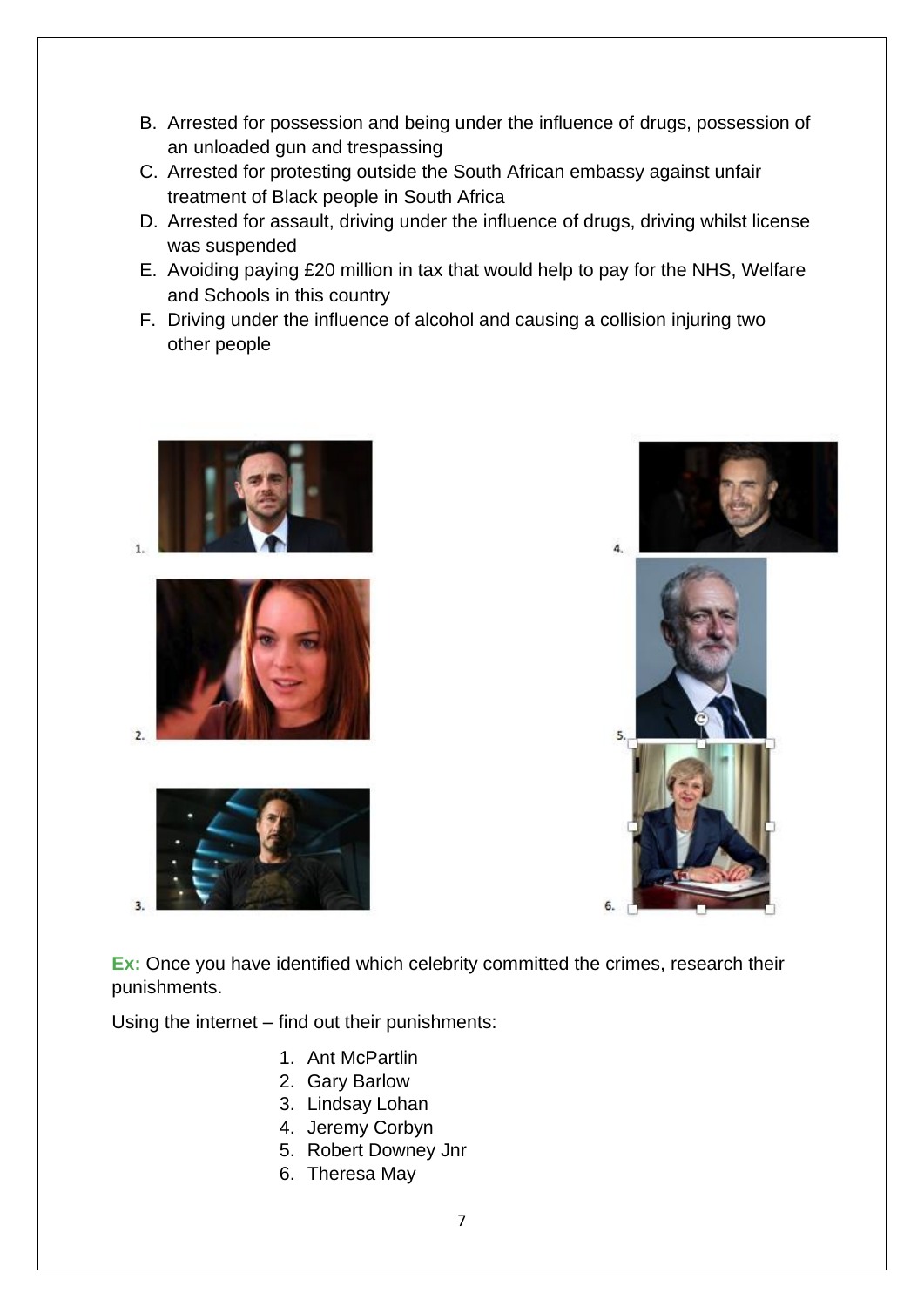Do you think the punishments match up to the crime they committed? Yes/no and why

# **Ex Task 6: Hate Crime**

Since the public vote on BREXIT there has been a marked increase in this type of crime. Using the sources below and any others you feel are appropriate answer the questions below:

[http://www.independent.co.uk/news/uk/crime/brexit-hate-crime-racism-stats-spike](http://www.independent.co.uk/news/uk/crime/brexit-hate-crime-racism-stats-spike-police-england-wales-eu-referendum-a7126706.html)[police-england-wales-eu-referendum-a7126706.html](http://www.independent.co.uk/news/uk/crime/brexit-hate-crime-racism-stats-spike-police-england-wales-eu-referendum-a7126706.html)

<https://www.victimsupport.org.uk/crime-info/types-crime/hate-crime>

<http://www.stophateuk.org/>

<http://www.lgbthatecrime.org.uk/>

- 2. What is hate crime?
- 3. Who are the potential victims?
- 4. Find two examples of real victims of hate crime and write a summary of each case
- 5. Find 2 examples of support groups who help victims of hate crime and outline their aims and objectives
- 6. Watch the following documentary on you tube (BBC3 The Ugly Face of Disability – Hate Crime) and summarise the main points.

<https://www.youtube.com/watch?v=B03jduD9N5o&safe=active>

**Ex** Below is a list of books and films/ TV series that we recommend. As you already have an interest into the criminal mind, these books and films might be a great addition to your summer.

# **Reading List: Criminology**

- 1984 George Orwell
- Folk Devils and Moral Panics Stanley Cohen
- A Glasgow Gang Observed Patrick James
- Gang Leader for A Day Sudhir Venkatesh
- Fake Law The Secret Barrister
- Traces: Memoir of a Forensic Scientist and Criminal Investigator Patricia **Wiltshire**
- My Life with Murderers David Wilson
- A wide range of newspapers including The Guardian and Independent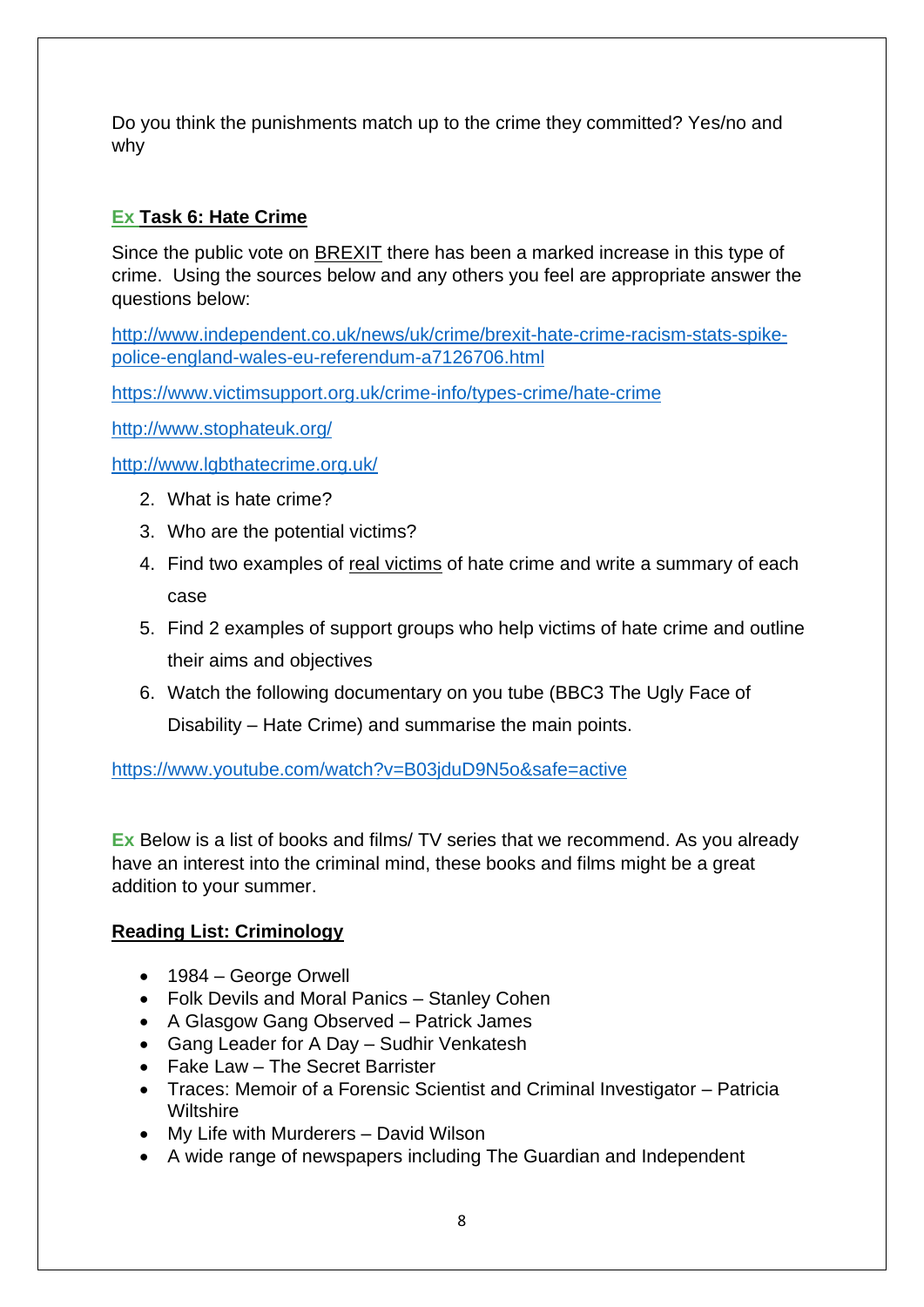## **Viewing List: Criminology**

- Any documentaries, including Panorama, Louis Theroux, Stacey Dooley, Mind of a Murderer etc
- Black Mirror series (Netflix)
- Goodfellas
- The Godfather (part 2 is the best)
- Legend
- McMafia (previously BBC i-player)
- Freedom Writer's Diary
- Dangerous Minds
- Chernobyl (drama)
- When They See Us (Netflix)
- The Society (Netflix)
- Blood Diamond
- Ted Talks/Crime/Criminal Justice
- Orange is the New Black (Netflix)
- The Innocence Files (Netflix)
- Cold Case Files (Netflix)
- I Am A Killer (Netflix)
- When They See Us Now Oprah Winfrey (Netflix)
- The Stanford Prison Experiment (YouTube)
- The Push Derren Brown (Netflix)
- Macintyre Undercover: The Chelsea Head-hunters (YouTube)
- The Shawshank Redemption
- The Green Mile

#### **Preparations for September:**

Shopping list:

- 1. An A4 book of lined paper that can be easily torn out and added to your folder you will be given an exercise book – but these will be for your assessments only.
- 2. Black pens
- 3. Green pens (for improvement to work)
- 4. Red pens
- 5. Coloured pens and highlighters
- 6. Pencil case
- 7. A4 lever arch folder a sturdy one

You might also find some of these websites useful for your studies:

<https://revisesociology.com/tag/criminology/>

<https://criminology.uk.net/>

If you would like to get prepared and do some pre-reading, we would recommend the following textbooks: